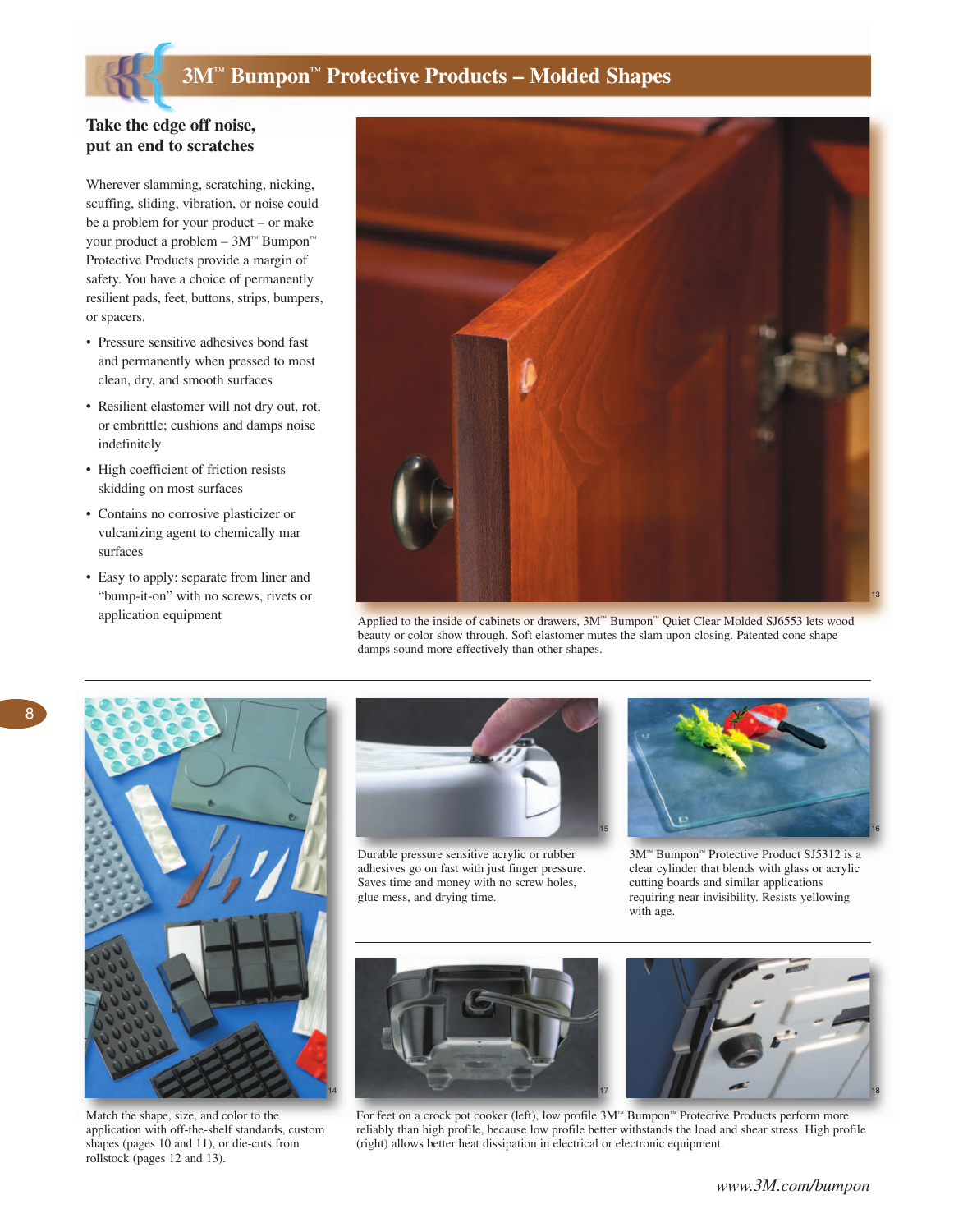## **Product Information:**

| <b>Product</b>                       | Color                               | Adhesive <sup>1</sup> | <b>Shape</b>                              | Width<br>in. (mm)         | <b>Height</b><br>in. (mm) | <b>Hardness</b><br>(Shore A) | <b>Comments</b>                                                  |  |  |
|--------------------------------------|-------------------------------------|-----------------------|-------------------------------------------|---------------------------|---------------------------|------------------------------|------------------------------------------------------------------|--|--|
| <b>Quiet Clear</b>                   |                                     |                       |                                           |                           |                           |                              |                                                                  |  |  |
| SJ6506                               | Clear                               | $R-25$                | Hemisphere                                | 0.375(9.5)                | 0.150(3.8)                | 55                           | Clear, sound damping properties.                                 |  |  |
| SJ6512                               | Clear                               | $R-25$                | Cylindrical                               | 0.500(12.7)               | 0.140(3.5)                | 55                           | Clear, sound damping properties.                                 |  |  |
| SJ6553                               | Clear                               | $R-25$                | <b>Hexagonal Cone</b>                     | 0.433(11.0)               | 0.120(3.1)                | 55                           | Clear, sound damping properties.                                 |  |  |
| SJ6561                               | Clear                               | $R-25$                | Hexagonal                                 | 0.433(11.0)               | 0.150(3.8)                | 55                           | Clear, sound damping properties.                                 |  |  |
|                                      |                                     |                       | Hemisphere                                |                           |                           |                              |                                                                  |  |  |
| <b>Cylindrical</b>                   |                                     |                       |                                           |                           |                           |                              |                                                                  |  |  |
| SJ5001                               | <b>Black</b>                        | $R-30$                | Cylindrical                               | 0.500(12.7)               | 0.145(3.6)                | 70                           | Concave top. Good load bearing capacity.                         |  |  |
| SJ5012                               | White, Gray,<br>Brown, Black        | $R-30$                | Cylindrical                               | 0.500(12.7)               | 0.140(3.6)                | 70                           | Versatile foot style for use<br>on high-energy surfaces.         |  |  |
| SJ5076                               | <b>Black</b>                        | $R-30$                | Cylindrical                               | 0.315(8.0)                | 0.110(2.8)                | 70                           | Flat top, nonskid for appliances and electronics.                |  |  |
| SJ5312                               | <b>Transparent</b>                  | $A-20$                | Cylindrical                               | 0.500(12.7)               | 0.140(3.6)                | 75                           | Universal color matching. Nonslip. Ideal for<br>picture framing. |  |  |
| SJ5744                               | <b>Black</b>                        | $R-30$                | Cylindrical                               | 0.750(19.1)               | 0.160(4.1)                | 70                           | Excellent load bearing capacity.                                 |  |  |
| SJ6112                               | <b>Black</b>                        | $R-25$                | Cylindrical                               | 0.500(12.7)               | 0.140(3.6)                | 70                           | Versatile foot style, best for                                   |  |  |
|                                      |                                     |                       |                                           |                           |                           |                              | low-energy materials.                                            |  |  |
| <b>Hemisphere</b>                    |                                     |                       |                                           |                           |                           |                              |                                                                  |  |  |
| SJ5003                               | White, Gray, Brown                  | $R-30$                | Hemisphere                                | 0.440(11.2)               | 0.200(5.1)                | 70                           | Good energy absorption on impact.                                |  |  |
| SJ5006                               | White, Gray, Brown,<br><b>Black</b> | $R-30$                | Hemisphere                                | 0.375(9.5)                | 0.150(3.8)                | 70                           | Works well as cushioning stop.                                   |  |  |
| SJ5009                               | <b>Black</b>                        | $R-30$                | Hemisphere                                | 0.880(22.4)               | 0.400(10.2)               | 70                           | Protects wall from door knob.                                    |  |  |
| SJ5017                               | White, Black                        | $R-30$                | Hemisphere                                | 0.750(19.1)               | 0.380(9.7)                | 70                           | Recessed center, like screw-in bumper.                           |  |  |
| SJ5027                               | <b>Black</b>                        | $R-30$                | Hemisphere                                | 0.630(16.0)               | 0.312(7.9)                | 70                           | Cushions heaver items like glass or liftgate.                    |  |  |
| SJ5302                               | Transparent                         | $A-20$                | Hemisphere                                | 0.312(7.9)                | 0.085(2.2)                | 75                           | For feet on small electronics.                                   |  |  |
| SJ5306                               | Transparent                         | $A-20$                | Hemisphere                                | 0.375(9.5)                | 0.150(3.8)                | 75                           | Smaller, energy absorbing with small<br>contact point.           |  |  |
| SJ5382                               | Transparent                         | $A-20$                | Hemisphere                                | 0.250(6.4)                | 0.075(1.9)                | 75                           | Smaller contact point for energy absorption.                     |  |  |
| SJ5532                               | White, Black                        | $R-30$                | Hemisphere                                | 1.880(47.8)               | 0.660(16.8)               | 70                           | Large, ideal for door stops.                                     |  |  |
| <b>Hexagon</b>                       |                                     |                       |                                           |                           |                           |                              |                                                                  |  |  |
| SJ5077                               | <b>Black</b>                        | $R-30$                | <b>Hexagonal Width</b><br><b>Flat Top</b> | 0.750(19.1)               | 0.160(4.1)                | 70                           | Smallest hemisphere for appliances and<br>electronics feet use.  |  |  |
| SJ5201                               | <b>Light Brown</b>                  | $R-25$                | Hexagon Die-cut                           | 0.433(11.0)               | 0.125(3.2)                | 25                           | Unique with round flat top.                                      |  |  |
| SJ5202                               | <b>Light Brown</b>                  | $R-25$                | Hexagon Die-cut                           | 0.433(11.0)               | 0.063(1.6)                | 25                           | Soft foam with quick stick R-25 adhesive<br>for cabinets.        |  |  |
| <b>Square</b>                        |                                     |                       |                                           |                           |                           |                              |                                                                  |  |  |
| SJ5007                               | White, Black                        | $R-30$                | <b>Tapered Square</b>                     | 0.413(10.4)               | 0.098(2.5)                | 70                           | Nested on pad for fast removal.                                  |  |  |
| SJ5008                               | White, Gray, Brown,<br><b>Black</b> | $R-30$                | <b>Tapered Square</b>                     | 0.500(12.7)               | 0.125(3.1)                | 70                           | Popular, thin nonskid for appliances or<br>electronics.          |  |  |
| SJ5018                               | White, Gray, Black                  | $R-30$                | <b>Tapered Square</b>                     | 0.500(12.7)               | 0.230(5.8)                | 70                           | Larger height, smaller top surface for<br>heat dissipation.      |  |  |
| SJ5023                               | White, Gray, Brown,<br><b>Black</b> | $R-30$                | <b>Tapered Square</b>                     | 0.812(20.6)               | 0.300(7.6)                | 70                           | For larger appliances and electronics.                           |  |  |
| SJ5514                               | <b>Black</b>                        | $R-30$                | <b>Tapered Square</b>                     | 0.812(20.6)               | 0.520(13.2)               | 70                           | Larger, high profile for heat dissipation.                       |  |  |
| SJ5705                               | <b>Black</b>                        | $R-30$                | <b>Tapered Square</b>                     | 1.280(32.4)               | 0.250(6.4)                | 70                           | Larger, low profile for heavier appliances.                      |  |  |
| <b>Printed Circuit Board Spacers</b> |                                     |                       |                                           |                           |                           |                              |                                                                  |  |  |
| <b>SJ67A1</b>                        | <b>Black</b>                        | $R-25$                | Cylindrical                               | 0.312(7.9)                | 0.200(5.1)                | 85                           | Harder durometer for PCB spacers.                                |  |  |
| <b>SJ67A3</b>                        | <b>Black</b>                        | $R-25$                | Cylindrical                               | 0.375(9.5)                | 0.250(6.35)               | 85                           | Harder durometer for PCB spacers.                                |  |  |
| <b>SJ67A4</b>                        | <b>Black</b>                        | $R-25$                | Cylindrical                               | 0.375(9.5)                | 0.311(7.9)                | 85                           | Taller height for added spacing<br>between boards.               |  |  |
| <b>SJ67A8</b>                        | <b>Black</b>                        | $R-25$                | Cylindrical                               | 0.375(9.5)                | 0.135(3.4)                | 85                           | Ideal where less height is needed.                               |  |  |
| <b>Top-Hat</b>                       |                                     |                       |                                           |                           |                           |                              |                                                                  |  |  |
| SJ6115                               | <b>Black</b>                        | $R-25$                | Cylindrical                               | 0.625(15.9)               | 0.187(4.75)               | 70                           | Flat top use for recesses.                                       |  |  |
| SJ6125                               | <b>Black</b>                        | $R-25$                | Hemisphere                                | 0.625(15.9)               | 0.250(6.35)               | 70                           | Resists shear and removal.                                       |  |  |
| <b>Easy Slide</b>                    |                                     |                       |                                           |                           |                           |                              |                                                                  |  |  |
| SJ6344                               | <b>Black</b>                        | $R-25$                | Cylindrical                               | $0.750(19.0)$ 0.160 (4.0) |                           | 80                           | Use for low friction.                                            |  |  |

Note: This technical information and data should be considered representative or typical only and should not be used for specification purposes. '**A-20:** *Acrylic* **-** high strength adhesion to high energy surface. **R-25:** *Synthetic Rubber* **-** ideal for low surface energy substrates. **R-30:** *Natural Rubber* **-** excellent adhesion to a wide variety of surfaces.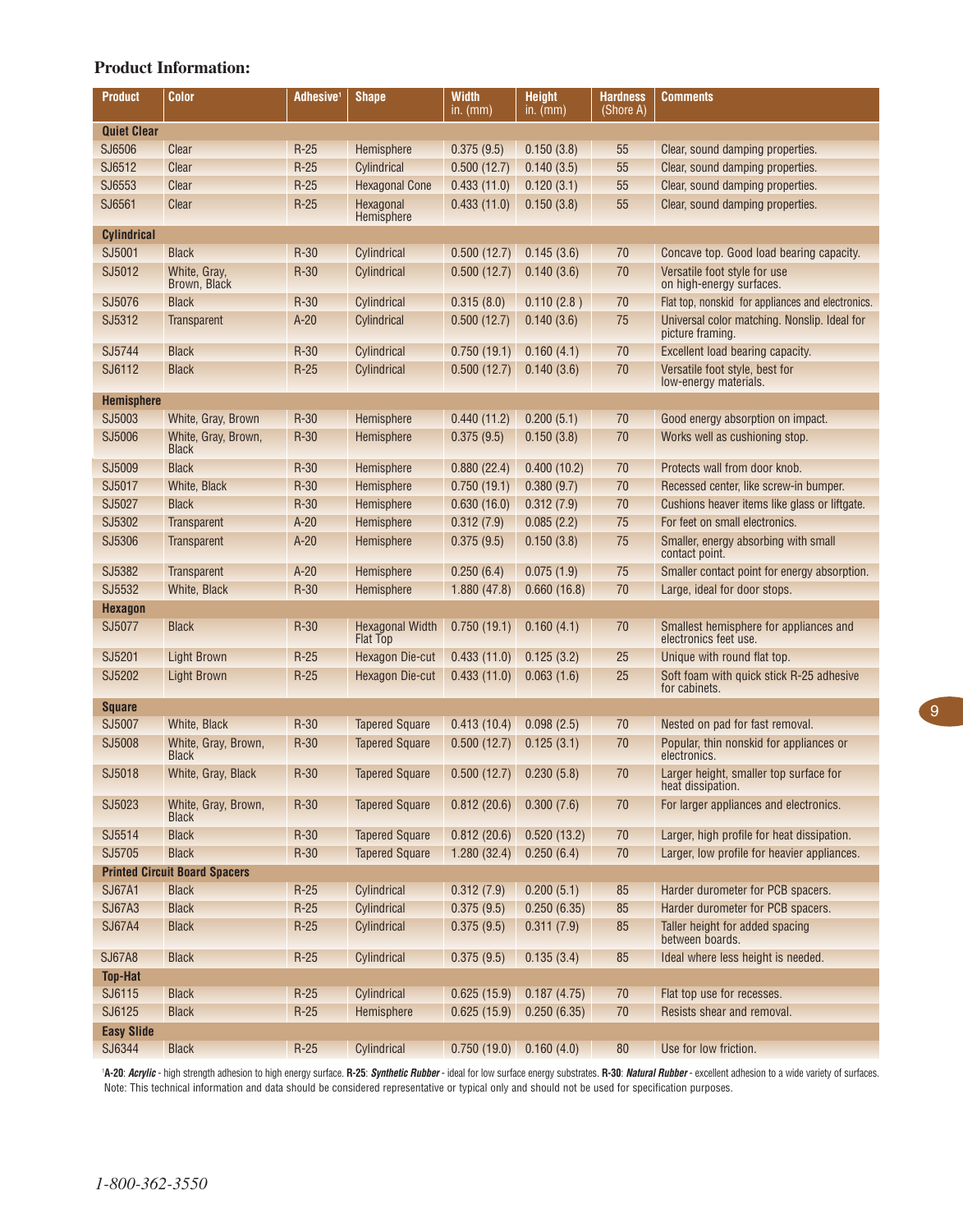#### **Product Information:**

| Product                   | Color <sup>2</sup>     | Adhesive <sup>1</sup> | <b>Shape</b>                                        | Width<br>in. (mm)                                        | <b>Height</b><br>in. $(mm)$ | <b>Hardness</b><br>(Shore A) | Comments                                                   |  |
|---------------------------|------------------------|-----------------------|-----------------------------------------------------|----------------------------------------------------------|-----------------------------|------------------------------|------------------------------------------------------------|--|
| <b>Customized Shapes*</b> |                        |                       |                                                     |                                                          |                             |                              |                                                            |  |
| MB1104-101 Black          |                        | $R-30$                | Rectangular                                         | $0.315 \times 0.709$<br>$(8.0 \times 18.0)$              | 0.236(6.0)                  | 70                           | Larger, flat surface, rectangular.                         |  |
| <b>SJ53B6</b>             | Clear                  | $A-20$                | Square Base with<br><b>Cylindrical Top</b>          | 0.812(20.6)                                              | 0.620(15.7)                 | 75                           | Square with flat, circular top - clear version.            |  |
| SJ5346                    | Transparent            | $A-20$                | <b>Tapered Square</b>                               | 0.906(23.0)                                              | 0.235(6.0)                  | 75                           | Large square with flat top - clear version.                |  |
| SJ5349                    | Transparent            | $A-20$                | Rectangular                                         | $0.625 \times 1.50$<br>$(15.9 \times 38.1)$              | 0.400(10.2)                 | 75                           | Rectangular with unique tapered sides -<br>clear version.  |  |
| SJ5363                    | Transparent            | $A-20$                | Cylindrical/<br>Hemispherical Top                   | 0.858(21.8)                                              | 0.224(5.7)                  | 75                           | Larger cylindrical - clear version.                        |  |
| SJ5369                    | <b>Transparent</b>     | $A-20$                | Rectangular                                         | $0.213 \times 0.65$<br>$(5.4 \times 16.5)$               | 0.062(1.6)                  | 75                           | Flat-topped rectangle.                                     |  |
| SJ5378                    | Transparent            | $A-20$                | <b>Hemispherical</b><br>with Flat Top               | 0.400(10.2)                                              | 0.130(3.3)                  | 75                           | Cylindrical with small flat top area -<br>clear version.   |  |
| SJ5384                    | <b>Transparent</b>     | $A-20$                | Rectangular                                         | $0.213 \times 0.65$<br>$(5.4 \times 16.5)$               | 0.123(3.1)                  | 75                           | Curved top rectangle.                                      |  |
| SJ5389                    | Transparent            | $A-20$                | Square                                              | 0.786(20.0)                                              | 0.255(6.5)                  | 75                           | Slightly taller version of SJ5346.                         |  |
| SJ5402                    | <b>Black</b>           | $A-20$                | Hemispherical                                       | 0.312(7.9)                                               | 0.085(2.2)                  | 75                           | Smaller profile for use on hand-held electronics.          |  |
| SJ5474                    | <b>Light Gray</b>      | $A-20$                | <b>Tapered Rectangular</b>                          | $0.2 \times 0.375$                                       | 0.065(1.65)                 | 75                           | Flat-topped rectangle.                                     |  |
| <b>SJ57B2</b>             | <b>Black</b>           | $R-30$                | Square with                                         | $(5.0 \times 9.5)$<br>0.50(12.7)                         | 0.213(5.4)                  | 70                           | Square with rounded corners - taller version.              |  |
| <b>SJ57B3</b>             | <b>Black</b>           | $R-30$                | <b>Rounded Corners</b>                              |                                                          |                             | 70                           |                                                            |  |
|                           |                        |                       | Square with<br><b>Rounded Corners</b>               | 0.50(12.7)                                               | 0.134(3.4)                  |                              | Square with rounded corners - low profile.                 |  |
| <b>SJ57B6</b>             | <b>Black, White</b>    | $R-30$                | Square Base with<br><b>Cylindrical Top</b>          | 0.812(20.6)                                              | 0.620(15.7)                 | 70                           | Square with flat, circular top - opaque version.           |  |
| SJ5711                    | <b>Black</b>           | $R-30$                | Rectangular                                         | $0.245 \times 0.96$<br>$(6.2 \times 24.4)$               | 0.100(2.5)                  | 70                           | Flat-topped rectangle.                                     |  |
| SJ5721                    | Gray                   | $R-30$                | <b>Cylindrical with Recess</b>                      | 1.299(33.0)                                              | 0.314(8.0)                  | 70                           | Cylindrical with unique center recess.                     |  |
| SJ5726                    | <b>Black</b>           | $R-30$                | Oval                                                | 0.266(6.8)                                               | 0.059(1.5)                  | 70                           | Flat-topped oval shape.                                    |  |
| SJ5733                    | White                  | $R-30$                | Hemispherical                                       | 0.376(9.5)                                               | 0.200(5.1)                  | 70                           | Hemispherical slightly taller than SJ5006.                 |  |
| SJ5737                    | <b>Black</b>           | $R-30$                | Rectangular                                         | $0.236 \times 0.59$<br>$(6.0 \times 15.0)$               | 0.138(3.5)                  | 70                           | Flat-topped rectangle.                                     |  |
| SJ5739                    | <b>Black</b>           | $R-30$                | Rectangular                                         | $0.350 \times 0.73$<br>$(8.9 \times 18.5)$               | 0.310(7.9)                  | 70                           | Flat-topped rectangle.                                     |  |
| SJ5741                    | <b>Black</b>           | $R-30$                | Hemispherical                                       | 0.375(9.5)                                               | 0.219(5.4)                  | 70                           | Taller hemispherical.                                      |  |
| SJ5742                    | <b>Black</b>           | $R-30$                | Rectangular                                         | $0.354 \times 0.728$ 0.180 (4.6)<br>$(9.0 \times 18.5)$  |                             | 70                           | Flat-topped rectangle.                                     |  |
| SJ5743                    | <b>Black, White</b>    | $R-30$                | Rectangular                                         | $0.312 \times 1.0$<br>$(7.9 \times 25.4)$                | 0.062(1.6)                  | 70                           | Flat-topped rectangle with recess.                         |  |
| SJ5746                    | Black, White, Gray     | $R-30$                | <b>Tapered Square</b>                               | 0.906(23.0)                                              | 0.235(6.0)                  | 70                           | Large square with flat top - opaque version.               |  |
| SJ5749                    | <b>Black</b>           | $R-30$                | Rectangular                                         | $0.625 \times 1.50$<br>$(15.9 \times 38.1)$              | 0.400(10.2)                 | 70                           | Rectangular with unique tapered sides -<br>opaque version. |  |
| SJ5755                    | <b>Black</b>           | $R-30$                | <b>Oval</b>                                         | $0.213 \times 0.764$<br>$(5.4 \times 19.4)$              | 0.125(3.2)                  | 70                           | Flat-topped oval shape.                                    |  |
| SJ5759                    | <b>Black</b>           | $R-30$                | "L" Shaped                                          | 1.063(27.0)                                              | 0.125(3.2)                  | 70                           | L-shaped symmetrical right angle corner.                   |  |
| SJ5762                    | <b>Black</b>           | $R-30$                | Rectangular with<br>Rounded Ends                    | $0.5 \times 0.94$<br>$(12.7 \times 23.9)$                | 0.130(3.3)                  | 70                           | Rectangular - tapered top with curved ends.                |  |
| SJ5763                    | Gray                   | $R-30$                | <b>Cylindrical with</b><br><b>Hemispherical Top</b> | 0.858(21.8)                                              | 0.224(5.7)                  | 70                           | Larger cylindrical - opaque version.                       |  |
| SJ5765                    | <b>Black</b>           | $R-30$                | Square                                              | 0.437(11.1)                                              | 0.230(5.8)                  | 70                           | Medium square with flat top.                               |  |
| SJ5770                    | <b>Black</b>           | $R-30$                | Hemispherical                                       | 0.312(7.9)                                               | 0.05(1.3)                   | 70                           | Thin version hemispherical.                                |  |
| SJ5778                    | White                  | $R-30$                | Hemispherical with Flat Top                         | 0.400(10.2)                                              | 0.130(3.3)                  | 70                           | Cylindrical w/small flat top area - opaque version.        |  |
| SJ5779                    | <b>Black</b>           | $R-30$                | Rectangular                                         | $0.52 \times 0.77$<br>$(13.2 \times 19.6)$               | 0.180(4.6)                  | 70                           | Flat-topped rectangle.                                     |  |
| SJ5781                    | <b>Black</b>           | $R-30$                | <b>Elliptical</b>                                   | 0.359(9.1)                                               | 0.155(3.9)                  | 70                           | Unique hemispherical-topped oval.                          |  |
| SJ5787                    | <b>Sunlight Purple</b> | $R-30$                | Rectangular with<br><b>Rounded Ends</b>             | $0.243 \times 1.037$<br>$(6.2 \times 26.3)$              | 0.155(3.9)                  | 70                           | Rectangular - curved top ("hot dog").                      |  |
| SJ5789                    | <b>Black</b>           | $R-30$                | Square                                              | 0.786(20.0)                                              | 0.255(6.5)                  | 70                           | Slightly taller version of SJ5746.                         |  |
| SJ5792                    | Gray                   | $R-30$                | Hemispherical                                       | 0.315(8.0)                                               | 0.145(3.7)                  | 70                           | Small diameter version hemispherical.                      |  |
| SJ5796                    | <b>Black</b>           | $R-30$                | Cylindrical with<br>Hemispherical Top               | 0.363(9.2)                                               | 0.199(5.1)                  | 70                           | Cylindrical with slight dome to top.                       |  |
| SJ5797                    | White                  | $R-30$                | Rectangular with<br>Rounded Ends                    | $0.477 \times 0.675$ 0.139 (3.5)<br>$(12.1 \times 17.1)$ |                             | 70                           | Flat-topped rectangle.                                     |  |
| SJ5799                    | <b>Black</b>           | $R-30$                | Rectangular                                         | $0.339 \times 0.476$ 0.142 (3.6)<br>$(8.6 \times 12.1)$  |                             | 70                           | Flat-topped rectangle.                                     |  |
| SJ6122                    | <b>Black</b>           | $R-25$                | <b>Tapered Square</b>                               | 0.410(10.4)                                              | 0.125(3.2)                  | 70                           | Tapered square - w/"quick stick" R-25 adhesive.            |  |
| SJ6145                    | Black, White           | $R-25$                | Cylindrical                                         | 0.500(12.7)                                              | 0.025(6.4)                  | 70                           | Taller cylindrical w/"quick stick" R-25 adhesive.          |  |

Note: This technical information and data should be considered representative or typical only and should not be used for specification purposes. ' **A-20:** *Acrylic* - high strength adhesion to high energy surface. **R-25:** *Synthetic Rubber* - ideal for low surface energy substrates. **R-30:** *Natural Rubber* - excellent adhesion to a wide variety of surfaces.<br><sup>2</sup> Ad